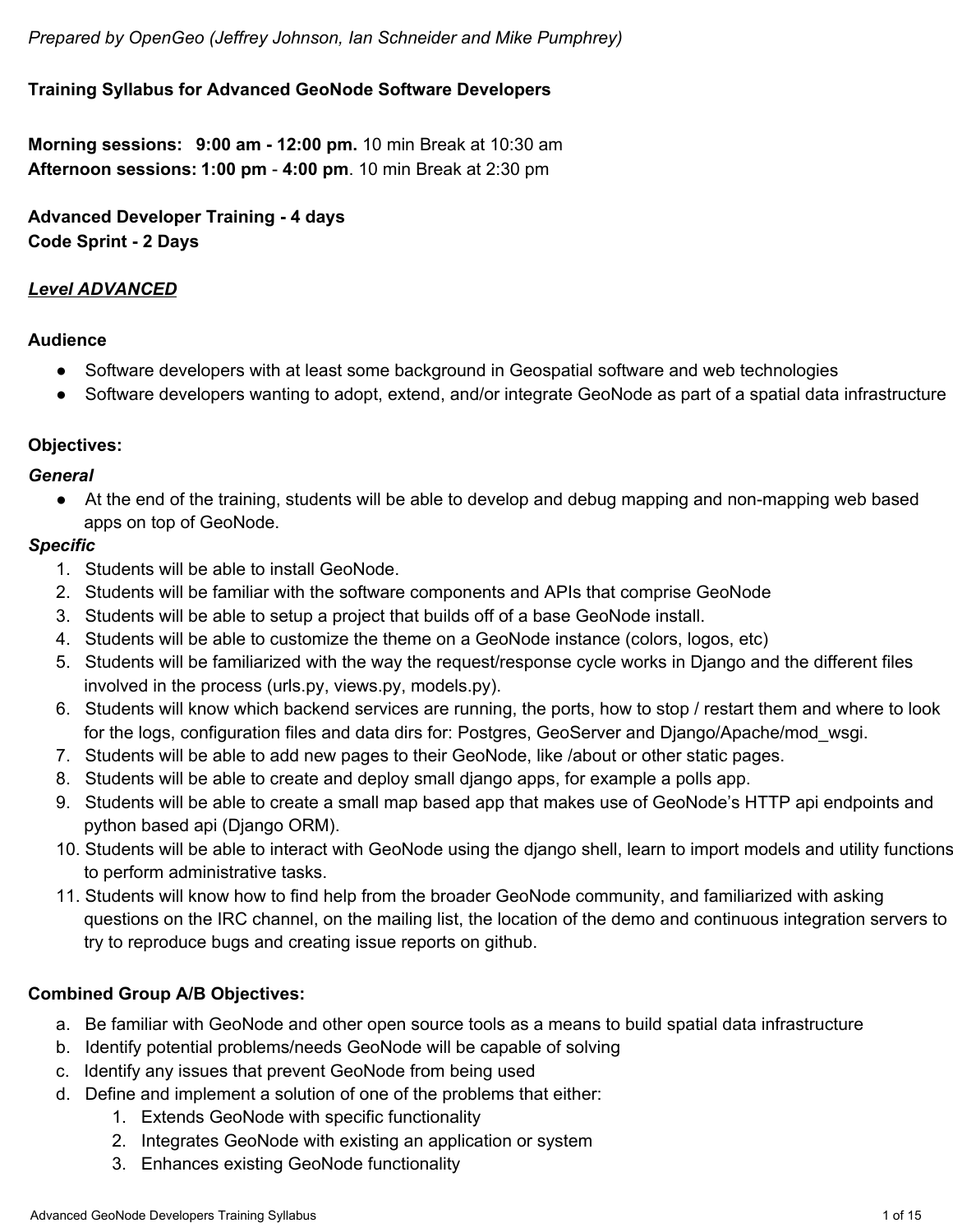#### **Background Material / Preparation**

- **Each participant should come prepared data from their own country or area of interest**
- Basic Web based GIS Concepts
	- OGC Services
		- [http://www.opengeospatial.org/](http://www.google.com/url?q=http%3A%2F%2Fwww.opengeospatial.org%2F&sa=D&sntz=1&usg=AFQjCNFNFJ6iv0FVMw3py8xqAhks3q2GUw)
		- [http://en.wikipedia.org/wiki/Open\\_Geospatial\\_Consortium](http://www.google.com/url?q=http%3A%2F%2Fen.wikipedia.org%2Fwiki%2FOpen_Geospatial_Consortium&sa=D&sntz=1&usg=AFQjCNHyGaqK3pgK59knQV3ZbVZZH-RPnQ)
		- Web Application Architecture
			- http://en.wikipedia.org/wiki/Web application
			- [http://www.w3.org/2001/tag/2010/05/WebApps.html](http://www.google.com/url?q=http%3A%2F%2Fwww.w3.org%2F2001%2Ftag%2F2010%2F05%2FWebApps.html&sa=D&sntz=1&usg=AFQjCNE6XwSYa_eiOsgVTPNsrp9CSU-guQ)
			- http://www.amazon.com/Web-Application-Architecture-Principles-Protocols/dp/047051860X
		- AJAX and REST
			- http://en.wikipedia.org/wiki/Ajax (programming)
			- http://en.wikipedia.org/wiki/Representational state transfer
- OpenGeo Suite
	- [http://workshops.opengeo.org/suiteintro/](http://www.google.com/url?q=http%3A%2F%2Fworkshops.opengeo.org%2Fsuiteintro%2F&sa=D&sntz=1&usg=AFQjCNEsRps4wpSri8IsuzSY4ryzcMafFA)
	- o http://suite.opengeo.org/opengeo-docs/
- **GeoServer Administration** 
	- o http://suite.opengeo.org/opengeo-docs/geoserver/
	- [https://docs.google.com/a/opengeo.org/presentation/d/15fvUDYg0TO6WGFQlMLM2J1qiTVBYpfjCp0aQ](https://docs.google.com/a/opengeo.org/presentation/d/15fvUDYg0TO6WGFQlMLM2J1qiTVBYpfjCp0aQBDT0GrM/edit#slide=id.g2e4bd7ac_0_35) [BDT0GrM/edit](https://docs.google.com/a/opengeo.org/presentation/d/15fvUDYg0TO6WGFQlMLM2J1qiTVBYpfjCp0aQBDT0GrM/edit#slide=id.g2e4bd7ac_0_35)
	- [http://suite.opengeo.org/docs/sysadmin/index.html#sysadmin](http://www.google.com/url?q=http%3A%2F%2Fsuite.opengeo.org%2Fdocs%2Fsysadmin%2Findex.html%23sysadmin&sa=D&sntz=1&usg=AFQjCNEg-egUQdmTdp_CBKxZg-OvLIilLA)
- PostgreSQL and PostGIS Administration
	- o http://workshops.opengeo.org/postgis-intro/
	- o http://workshops.opengeo.org/postgis-spatialdbtips/
- Core development tools and libraries
	- python
		- [http://docs.python.org/2/tutorial/](http://www.google.com/url?q=http%3A%2F%2Fdocs.python.org%2F2%2Ftutorial%2F&sa=D&sntz=1&usg=AFQjCNGR9Ipb_Fd3vA3jyUO7n0tWNiMq5A)
		- http://software-carpentry.org/4\_0/python/
		- [http://www.learnpython.org/](http://www.google.com/url?q=http%3A%2F%2Fwww.learnpython.org%2F&sa=D&sntz=1&usg=AFQjCNF1ODuJJxnJvzLA47g3Cn1e-20IGg)
		- [http://learnpythonthehardway.org/book/](http://www.google.com/url?q=http%3A%2F%2Flearnpythonthehardway.org%2Fbook%2F&sa=D&sntz=1&usg=AFQjCNHS1QkmgBgyBaxx5upNUhweT-q5Aw)
	- django
		- [https://docs.djangoproject.com/en/dev/intro/tutorial01/](http://www.google.com/url?q=https%3A%2F%2Fdocs.djangoproject.com%2Fen%2Fdev%2Fintro%2Ftutorial01%2F&sa=D&sntz=1&usg=AFQjCNGF3d6iZruU-KpxxDTxEKn1POzj0w)
		- [https://code.djangoproject.com/wiki/Tutorials](http://www.google.com/url?q=https%3A%2F%2Fcode.djangoproject.com%2Fwiki%2FTutorials&sa=D&sntz=1&usg=AFQjCNGawXabhvP2tO9Y3DyaH5pRHEydnw)
	- javascript
		- [http://www.crockford.com/javascript/inheritance.html](http://www.google.com/url?q=http%3A%2F%2Fwww.crockford.com%2Fjavascript%2Finheritance.html&sa=D&sntz=1&usg=AFQjCNHuLcsWF4OnfpSLQTNSSw8BLW25lA)
		- [http://geoext.org/tutorials/quickstart.html](http://www.google.com/url?q=http%3A%2F%2Fgeoext.org%2Ftutorials%2Fquickstart.html&sa=D&sntz=1&usg=AFQjCNF91WAuYxWotLIZnADbhNoXok5uOQ)
	- jquery
		- [http://www.w3schools.com/jquery/default.asp](http://www.google.com/url?q=http%3A%2F%2Fwww.w3schools.com%2Fjquery%2Fdefault.asp&sa=D&sntz=1&usg=AFQjCNEMYArv1hEwLLEXUpSRwTrxavPifg)
		- http://docs.jquery.com/Tutorials:Getting\_Started\_with\_jQuery
		- http://www.jquery-tutorial.net/
	- bootstrap
		- [http://twitter.github.com/bootstrap/](http://www.google.com/url?q=http%3A%2F%2Ftwitter.github.com%2Fbootstrap%2F&sa=D&sntz=1&usg=AFQjCNHZyaAcn6UVVom0zjOKTZ9B01u7ww)
		- http://www.w3resource.com/twitter-bootstrap/tutorial.php
	- geotools/geoscript/geoserver
		- [http://docs.geotools.org/stable/tutorials/feature/csv2shp.html](http://www.google.com/url?q=http%3A%2F%2Fdocs.geotools.org%2Fstable%2Ftutorials%2Ffeature%2Fcsv2shp.html&sa=D&sntz=1&usg=AFQjCNFdifNFstS_lpK-qaXpeUgBZR5J1Q)
		- [http://geoscript.org/tutorials/index.html](http://www.google.com/url?q=http%3A%2F%2Fgeoscript.org%2Ftutorials%2Findex.html&sa=D&sntz=1&usg=AFQjCNHshApHuG2UmkWXVb4auSt7PL1k9A)
		- [http://docs.geotools.org/stable/tutorials/](http://www.google.com/url?q=http%3A%2F%2Fdocs.geotools.org%2Fstable%2Ftutorials%2F&sa=D&sntz=1&usg=AFQjCNECuvL0JSShfIzcv4p_JXG2_qktQg)
		- [https://github.com/dwins/gsconfig.py/blob/master/README.rst](http://www.google.com/url?q=https%3A%2F%2Fgithub.com%2Fdwins%2Fgsconfig.py%2Fblob%2Fmaster%2FREADME.rst&sa=D&sntz=1&usg=AFQjCNF-ajJEcvQhTlWAq3PF8rp-OCVBUA)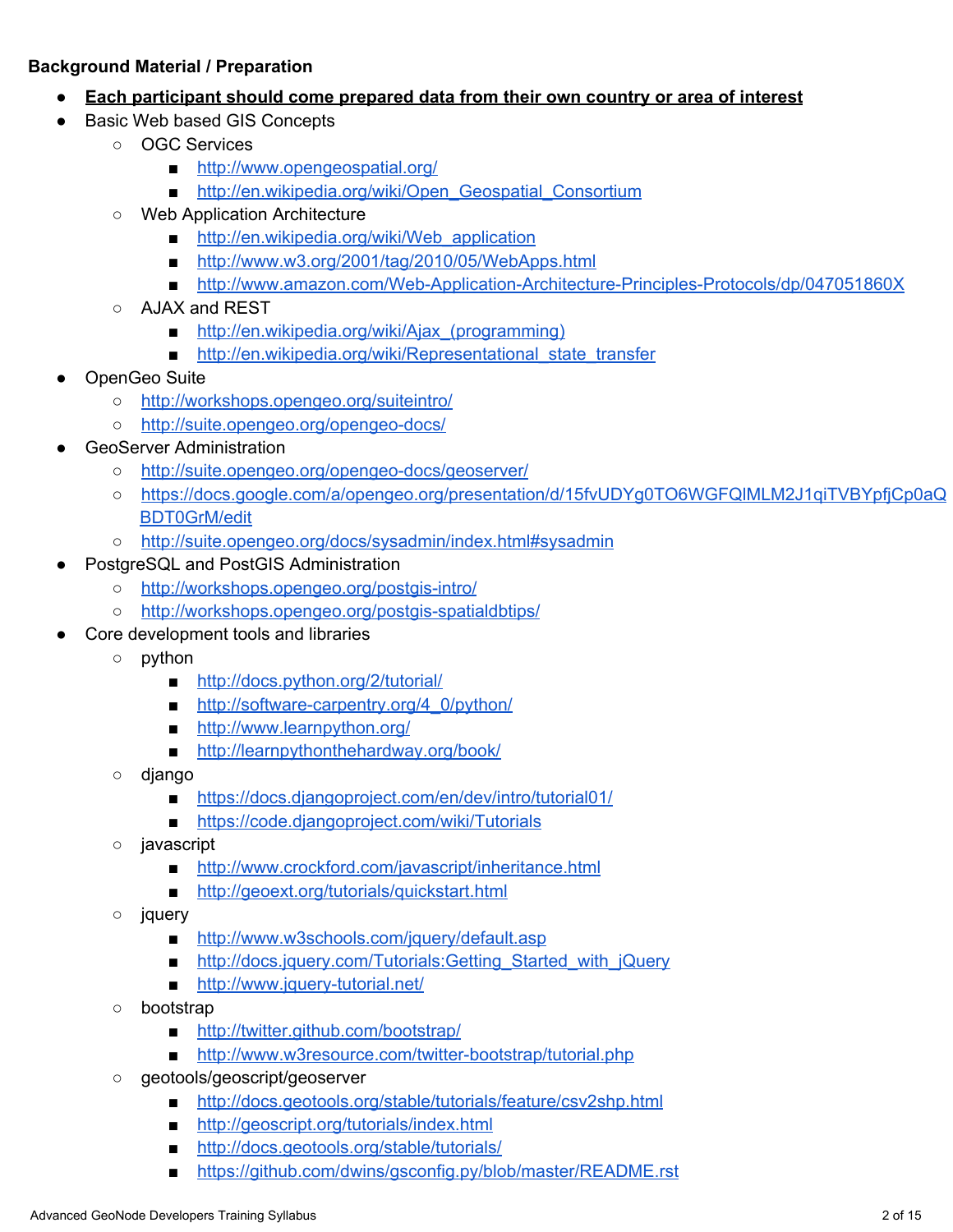- geopython
	- [http://pycsw.org/docs/documentation.html](http://www.google.com/url?q=http%3A%2F%2Fpycsw.org%2Fdocs%2Fdocumentation.html&sa=D&sntz=1&usg=AFQjCNGUOTD9au1_sEczqnRG3lt_-382sw)
	- [http://geopython.github.com/OWSLib/](http://www.google.com/url?q=http%3A%2F%2Fgeopython.github.com%2FOWSLib%2F&sa=D&sntz=1&usg=AFQjCNExcjauSMKo0kAdyfYhBnimVSjPdA)
	- [https://github.com/sgillies/Fiona](http://www.google.com/url?q=https%3A%2F%2Fgithub.com%2Fsgillies%2FFiona&sa=D&sntz=1&usg=AFQjCNGHDrQLqMWuTHitvGiCzGaeomv2IQ)
- gdal/ogr
	- [http://www.gdal.org/gdal\\_utilities.html](http://www.google.com/url?q=http%3A%2F%2Fwww.gdal.org%2Fgdal_utilities.html&sa=D&sntz=1&usg=AFQjCNFhE15Zy8CXA1REq7vEZ8-4hMm7CA)
	- [http://www.gdal.org/ogr\\_utilities.html](http://www.google.com/url?q=http%3A%2F%2Fwww.gdal.org%2Fogr_utilities.html&sa=D&sntz=1&usg=AFQjCNEqR57Z1kzk5JSJzEpbu7i_-1P1zA)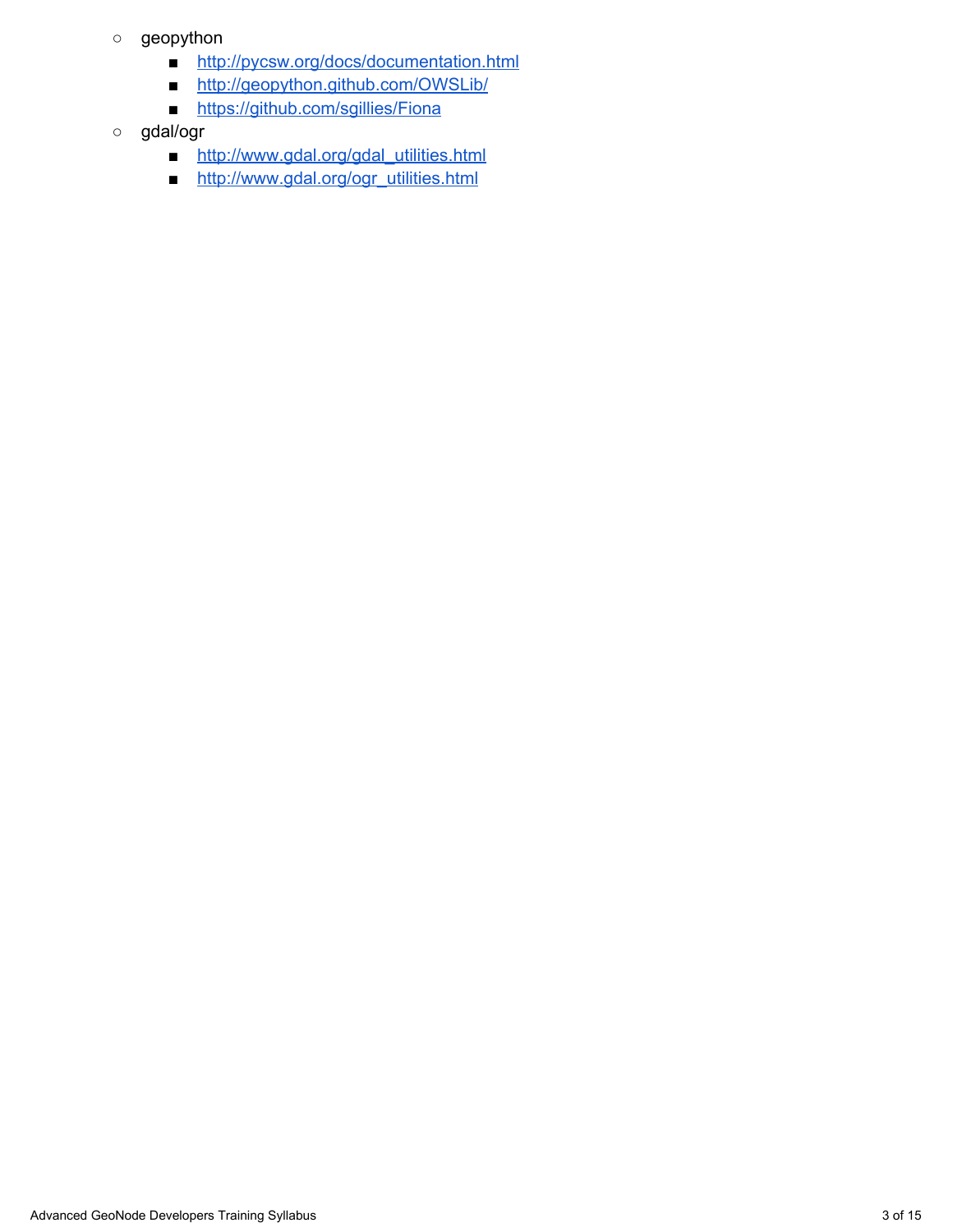## **Day 1 Monday 18th February (Joint A/B Session)**

- Opening Remarks
- Self Introduction by participants
- Training Overview and Goals and Joint Group A/B Objectives Review

**Objectives:**

- **●** Install GeoNode
- **●** Become familiar with GeoNode components and APIs
- **●** Learn backend services and how to start/stop, etc.
- **●** Load (some) sample data into GeoNode
- **●** (Potentially) Begin setup of a custom project that builds off of a base GeoNode
- **●** (Advanced) Explore using the django shell

**Morning Session**

- GeoNode Technical Overview
	- Toolset
		- Django
		- jQuery/Bootstrap
		- GeoServer
		- pycsw
	- Standards
		- OGC Standards
		- Web Standards
	- Architecture
		- GeoNode Architecture
		- Django Architecture
		- GeoServer APIs
- **Linux Admin Overview:** 
	- Basic Shell tools (ssh, sudo, apt etc)
	- Begin GeoNode Installation (reference Administrators Workshop)
		- Available GIS Datasets;
		- gisdata repo (San Andres)

# **Afternoon Session Lab activities**

The goal of the afternoon session is to work with a provisioned GeoNode installation as an administrator (using virtualboxes on a mac mini server) and for advanced students to get a GeoNode development environment setup from scratch and work through the manual deploy process. All students should examine the various deploy tools and how to manage the various services on an installation.

- GeoNode Deploy Tools and Management
	- Using a provisioned virtualbox (vagrant)
	- Installing via packages
	- Installing remotely via fabric
	- Controlling basic services
		- apache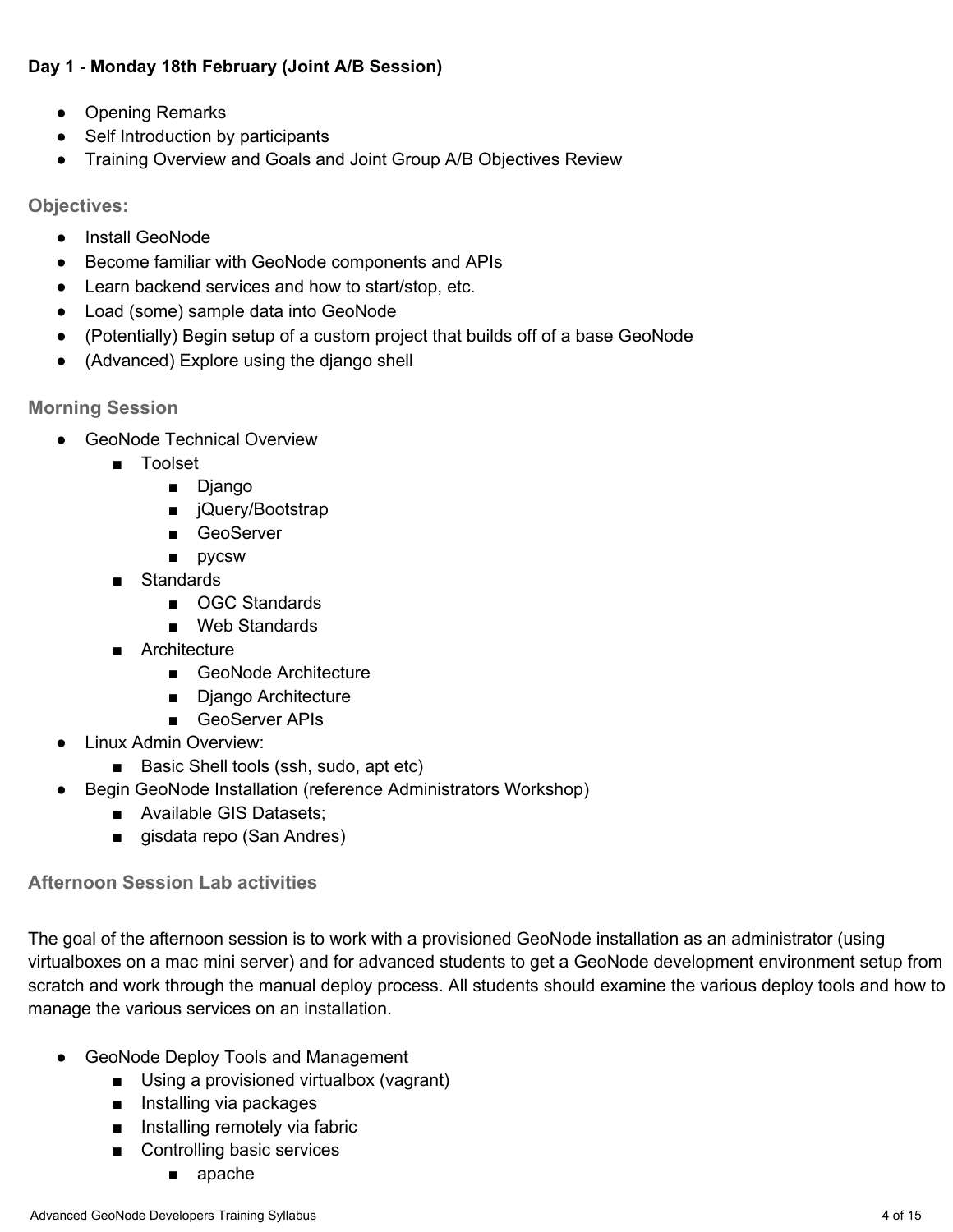- tomcat
- postgres
- Log Inspection and Troubleshooting
	- Debugging on server and client (Optional for very Advanced Students)
- Advanced Configuration and Tuning (Optional for very Advanced Students)
	- GeoServer PostGIS & Apache
	- Server Monitoring Tools
- Django Admin
- Manual GeoNode Development Environment Setup (For more advanced Students)
	- Basic tools installation
		- apt-get update and install
		- git
		- python
		- virtualenv tools/wrapper
	- git clone
	- pip install GeoNode
	- paver setup
	- paver start
	- Manual Deployment
		- Apache
		- Tomcat
		- PostgreSQL and PostGIS
		- mod\_wsgi
- If time allows, begin setup of custom project
- Additional time after 3:30 pm for individual assistance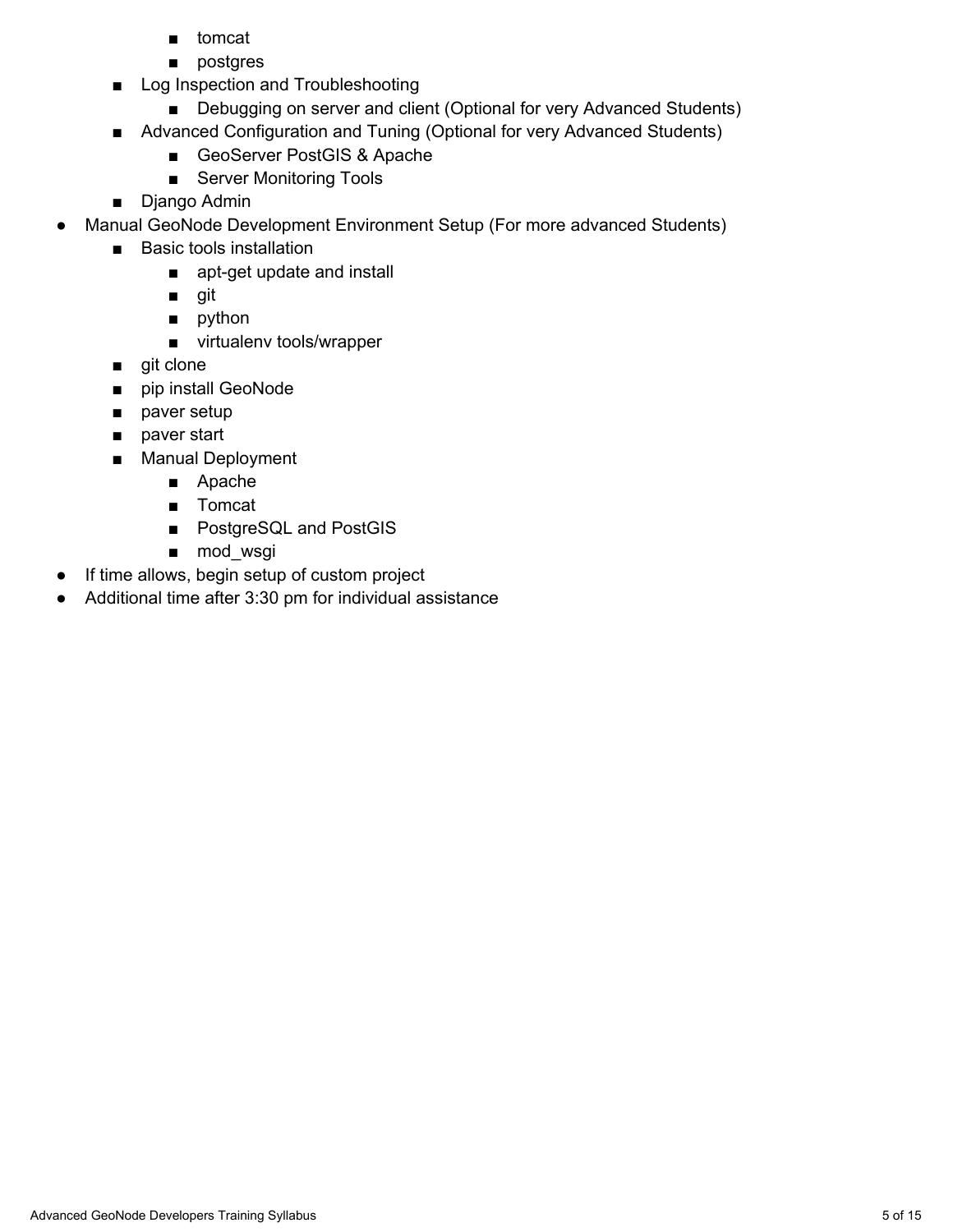### **Day 2 Tuesday 19th February**

**Objectives:**

- **●** Complete setup of a project that builds off of a base GeoNode install
- **●** Customize theme of a GeoNode install
- **●** Introduction to request/response cycle: urls.py
- **●** Add new static pages to GeoNode
- **●** (Potentially) Add a dynamic page to GeoNode (just to excercise model/view/template)
- **●** (Advanced) Override/extend existing template
- **●** (Advanced) Explore using the django shell

### **Morning Session**

- **●** Review of Key concepts from Day 1
	- Architecture
	- Standards
	- Deploy and Admin
- Overview of GeoNode Development Prerequisites
	- Server side programming:
		- Basic Shell tools (ssh, sudo, apt etc) review
		- Python
			- virtualenv
			- pip
			- etc (shell, ipython, pdb etc)
		- Django
			- A look at the HTTP request / response cycle (browser request -> urls.py -> views.py -> template.html -> browser rendering)
			- Management commands (createsuperuser, importlayers, shell)
			- Django Admin Web Interface
			- Template tags
- GeoNode Project Layout Review (with goal of learning where to put stuff)
	- Core modules quick intro
		- security
		- layers
		- maps
		- search
		- catalogue
		- geoserver
	- Static resources and how they are resolved

### **Afternoon Session Lab activities**

- Setup new project
- Perform some basic customization
	- CSS
	- Image
- Add static page to GeoNode
	- Extend base template
	- Reference new static resource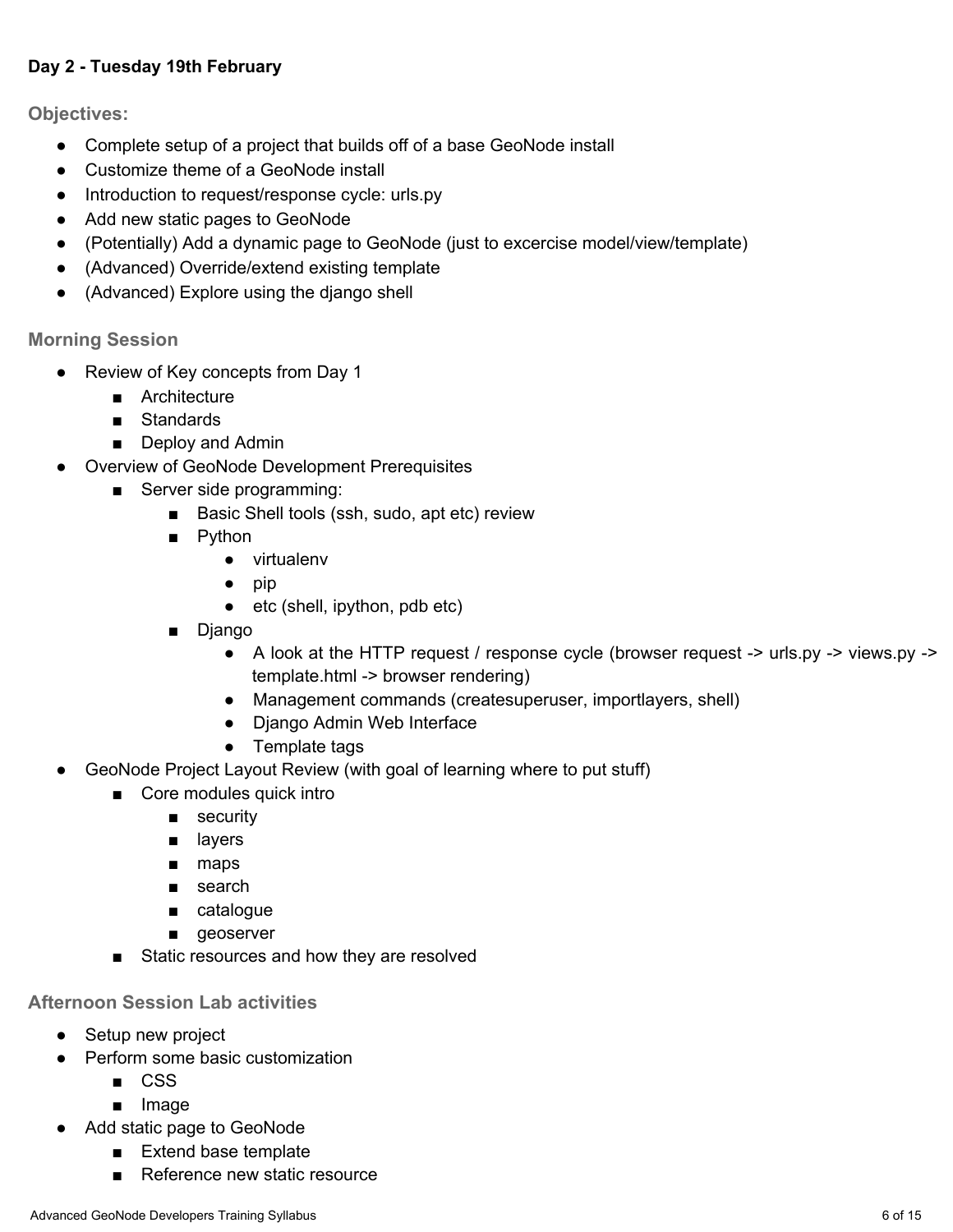- Add dynamic page to GeoNode
	- Simple view
	- Class-based view
	- Parameters via URL
- Override or extend existing template
	- TODO identify and verify template block for this activity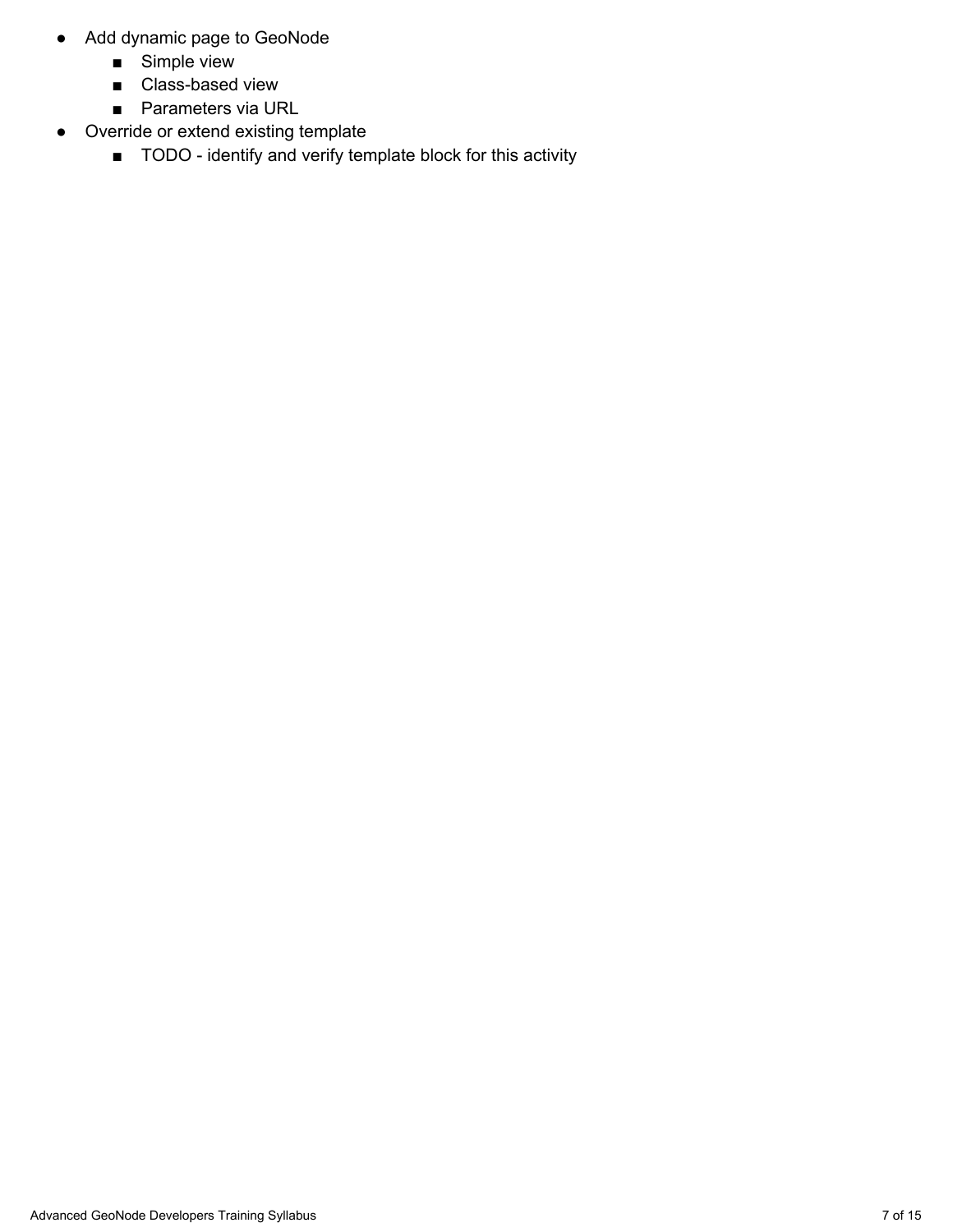#### **Day 3 Wednesday 20th February**

**Objectives:**

- Meet again with Group B to refine problem/solution???
- Create and deploy a small django app: model, view, templates (TODO define the app)
- Enhance the app using GeoNode HTTP API and Python API (TODO define the enhancement)
- Introduction to GeoExt and client-side development
- (Advanced) Explore using the django shell

**Morning Session:**

- **●** Review
- **●** Introduction to app development
	- Creation, Layout, etc.
- **●** Introduction to Django ORM (generally and also cover our example app's model)
- Introduction to GeoNode HTTP API (TODO beyond search, what?)
- **●** Introduction to GeoNode core models
	- **■** ResourceBase
	- **■** Layer
	- **■** Map
- **●** Simple GeoExt example using WMS from a layer
- **●** Putting it all together walk through example *inasafe* https://github.com/inasafe/safe-GeoNode/blob/master/safe\_GeoNode/templates/safe/safe.html https://github.com/inasafe/safe-GeoNode/blob/master/safe\_GeoNode/static/safe/js/safe.js https://github.com/inasafe/safe-GeoNode/blob/master/safe\_GeoNode/views.py https://github.com/inasafe/safe-GeoNode/blob/master/safe\_GeoNode/models.py

**Afternoon Session:**

- Create the app and hook into custom project
- Enhance the example app
	- Django model/template side of things
	- GeoExt additions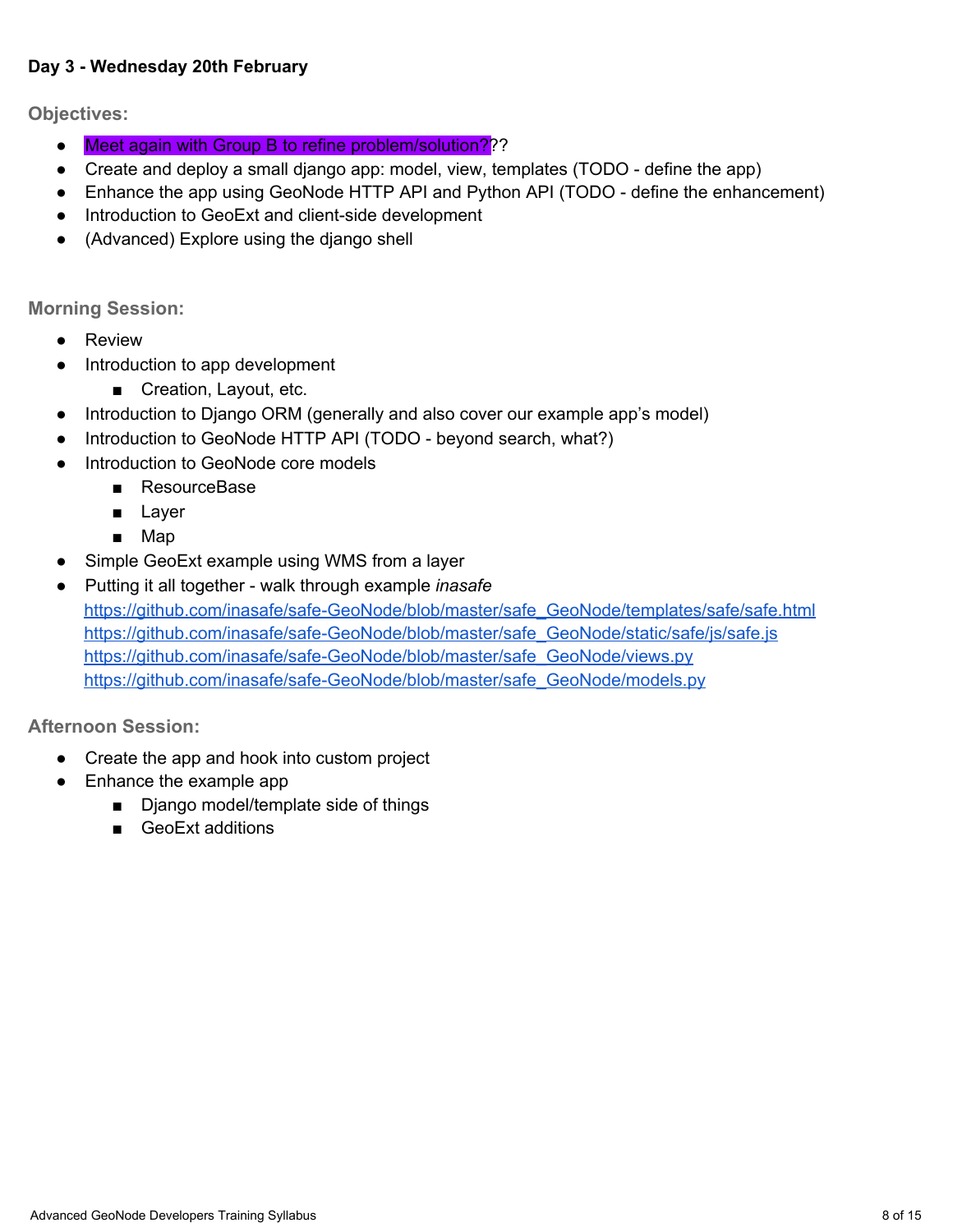#### **Day 4 Thursday 21st February**

**Objectives:**

- **●** Introduction to the GeoNode community and resources
- **●** Debugging techniques on client and server
- **●** Learning how to find out what went wrong when things break
- **●** Wildcard! (something the class wants to dig deeper into)

**Morning Session**

- GeoNode Community
	- Resources
		- IRC, lists, demo, integration servers, github
	- Processes
		- Testing, Roadmap, GNIP
	- Creating (quality) issues
		- Identify the problem and try to reproduce
		- Discuss on IRC or mailing list
		- Create issue (and continue commenting)
- Debugging
	- Client
		- Techniques
		- Firebug
			- Firefox
- **Wildcard** 
	- Client libraries?
	- Developer setup?
	- Other ideas accepted!

#### **Afternoon Session Lab activities**

It is expected that at this point, some participants will still need to spend time catching up on previous days afternoon exercises and some will be ready to explore advanced debugging and deployment techniques or continue working on their downstream project. As such it the exercises are much less structured than previous days. Potential activities:

- Explore Advanced development tools and techniques
	- Python
	- Javascript
- **Testing** 
	- Unit tests for new project
	- For bug reproduction
- Additional time after 3:30 pm for individual assistance;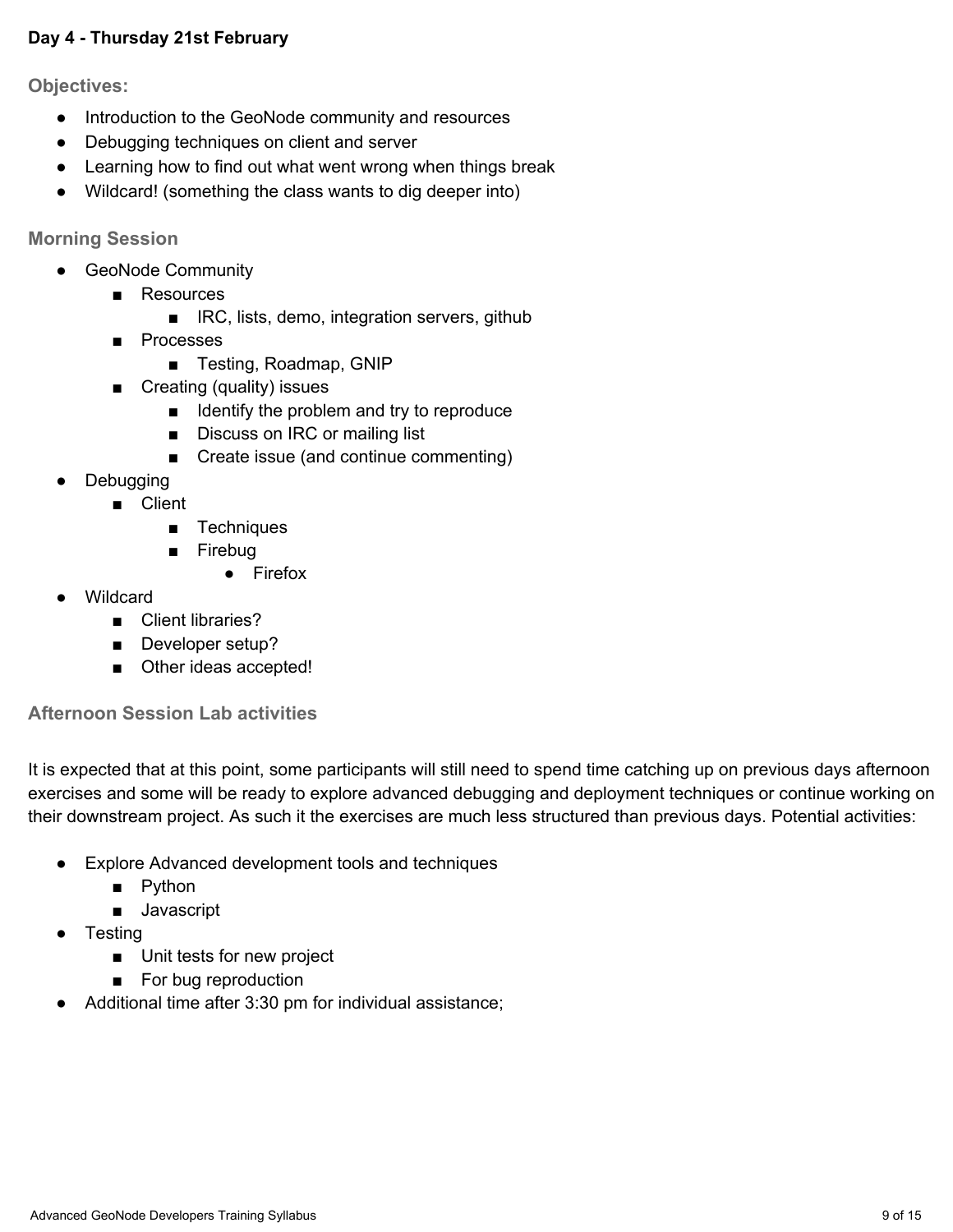#### **Day 5 Friday 22nd February**

#### Meet again with Group B to refine problem/solution???

During the 2 days of the code sprint, the participants will apply the techniques learned in the first 4 days and practiced in the exercises to continue working on their own downstream GeoNode based projects with the goal of getting to a minimum viable product that they are excited to show off to the rest of the class as well as to the wider world.

They will be free to work in groups or alone to accomplish their own goals based on their own requirements and expertise. It is hoped that the more advanced students will be able to help the ones that need it and that the whole group can build some camaraderie in support of the goal of eventually federating their projects together in support of the shared regional goals. Several key GeoNode developers (Jeff, Ariel, TomK? others?) will be participating remotely (via IRC and Google+ Hangout) to assist and provide guidance.

### **Day 6 Saturday 23rd February**

Continue work on downstream projects with help from instructor, more advanced participants, and remote participants (Jeff Ariel et al)

Each individual project (single participant or group) should produce a screencast (using [http://www.screenr.com/](http://www.google.com/url?q=http%3A%2F%2Fwww.screenr.com%2F&sa=D&sntz=1&usg=AFQjCNH4BjawxHXoETGUnbcaQDYMsikgjQ)) to present their project at the end of the code sprint. These should be presented to the group on this final day, and will be featured on the main GeoNode blog as well as on the Collab 4 Dev site. Screenr is limited to a 5 minute presentation which will help to focus on the most important and distinguishing features of each project so that these can be evaluated by the group and by the wider world.

**The proposed categories:**

- Best theming and customization
- Best use of external module or other integration
- **Best core GeoNode contribution**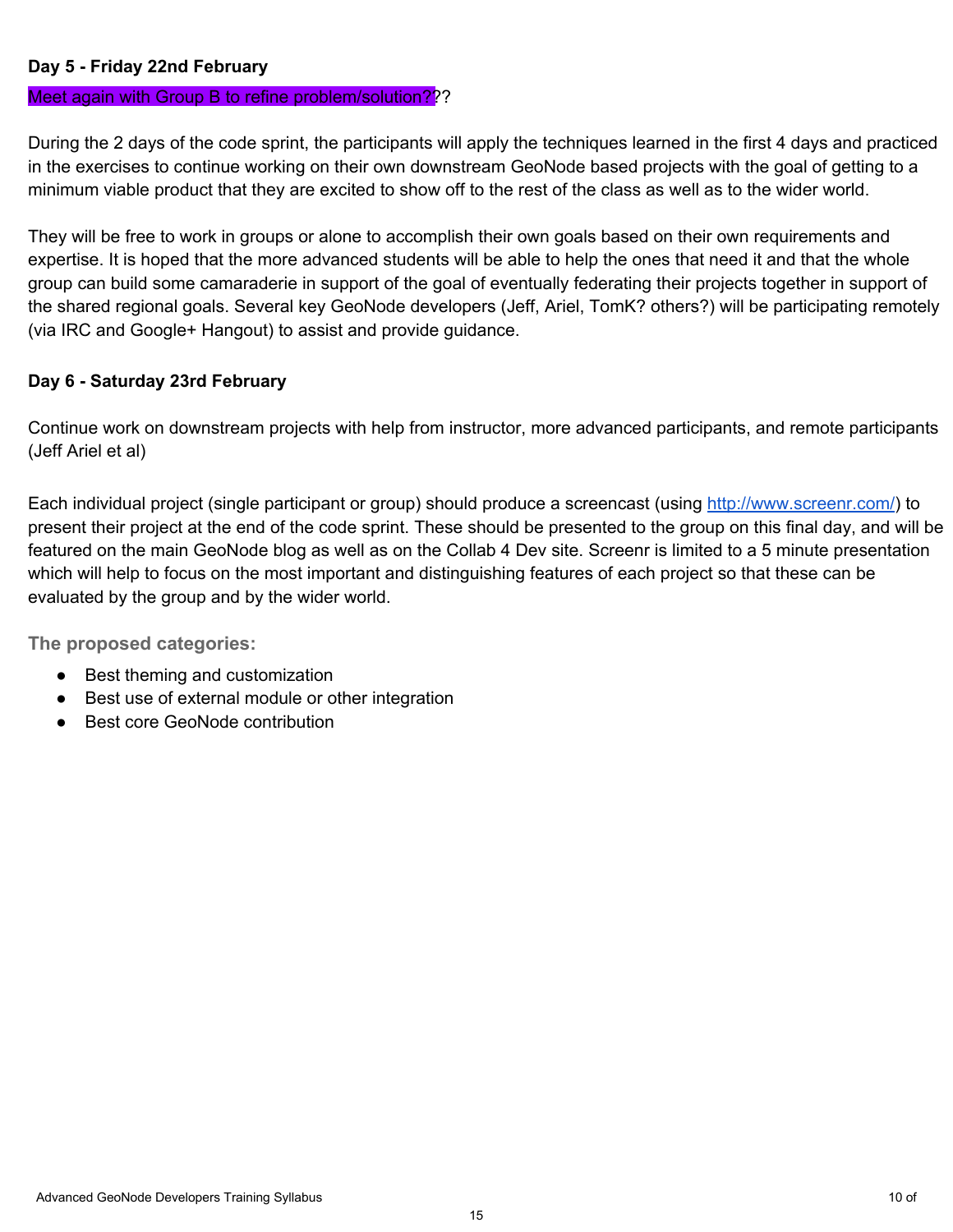#### **Annex 1: High level conversation with Ian:**

```
[11:26] <ingenieroariel> I think we can meet while the other meeting is happening
[11:27] <ischneider> sure, it's going somewhat slowly
[11:28] <ingenieroariel> yep, glad it is chat
[11:28] <ingenieroariel> so, I added an objectives section on top of the document
[11:28] <ingenieroariel> please take a quick look and let me know if it seems doable in a week
[11:29] <ischneider> looking
[11:30] <ischneider> definitely doable
[11:31] <ischneider> inline with what seem to be 4 potential tasks for the dev/user projects - 1) theming, 2)
new pages using GeoNode models, 3) new app/pages, 4) 2 or 3 mixed with some geoext
[11:32] <ingenieroariel> correct
[11:32] <ingenieroariel> so, I have been getting push by other people in my team
[11:32] <ingenieroariel> to have them replicate the app here:
http://203.77.224.78/safe/
[11:32] <ingenieroariel> because it involves code from inasafe (our risk calculator)
[11:33] <ingenieroariel> it's a simple django app:
[11:33] <ingenieroariel> urls: https://github.com/inasafe/safe-GeoNode/blob/master/safe GeoNode/urls.py
[11:34] <ingenieroariel> with just 3 models:
https://github.com/inasafe/safe-GeoNode/blob/master/safe_GeoNode/models.py
[11:34] <ischneider> nice
[11:34] <ingenieroariel> one template:
https://github.com/inasafe/safe-GeoNode/blob/master/safe_GeoNode/templates/safe/safe.html
[11:34] <ingenieroariel> and one js and css file:
https://github.com/inasafe/safe-GeoNode/blob/master/safe_GeoNode/static/safe/js/safe.js
[11:34] <ingenieroariel> very flat, functional style (not a lot of 00)
[11:35] <ischneider> depending upon the dev's intended goal, maybe even possible to stub out some of the
 implementation with a mock
[11:35] <ingenieroariel> and small customization to bootstrap classes:
https://github.com/inasafe/safe-GeoNode/blob/master/safe_GeoNode/static/safe/css/safe.css
[11:35] <ischneider> a great example to start work with
[11:35] <ingenieroariel> yeah, I think it is okay if we give them something that starts 50% of the way there
[11:35] <ingenieroariel> and we guide them through the completion
[11:36] <ingenieroariel> I put on purpose the polls app in the previous objective
[11:36] <ingenieroariel> since there is already a django tutorial for that
[11:36] <ingenieroariel> and by the time they come to this one they will know about the structure
[11:36] <ingenieroariel> now, what I have not done is thought through how this can be achieved on each day
[11:37] <ischneider> yes on the first 5 of the last sentences :)
[11:38] <ischneider> for the agenda, it seems a big goal is to have an agenda that includes the user's group
[11:38] <ischneider> (and step in if you know more than me)
[11:38] <ischneider> my thought was to have everyone meet early to discuss the problems they need to solve
[11:39] <ischneider> then start learning about GeoNode and iterate at least one more time, preferably 2 during
the week
[11:39] <ischneider> to refine the needs and solution
[11:41] <ingenieroariel> that sounds good
[11:41] <ingenieroariel> we do want them to go home feeling they designed a solution to an existing problem
[11:41] <ingenieroariel> contingency planning is a good example
[11:42] <ingenieroariel> what if there was a tsunami here? how many buildings would have to be closed? are
```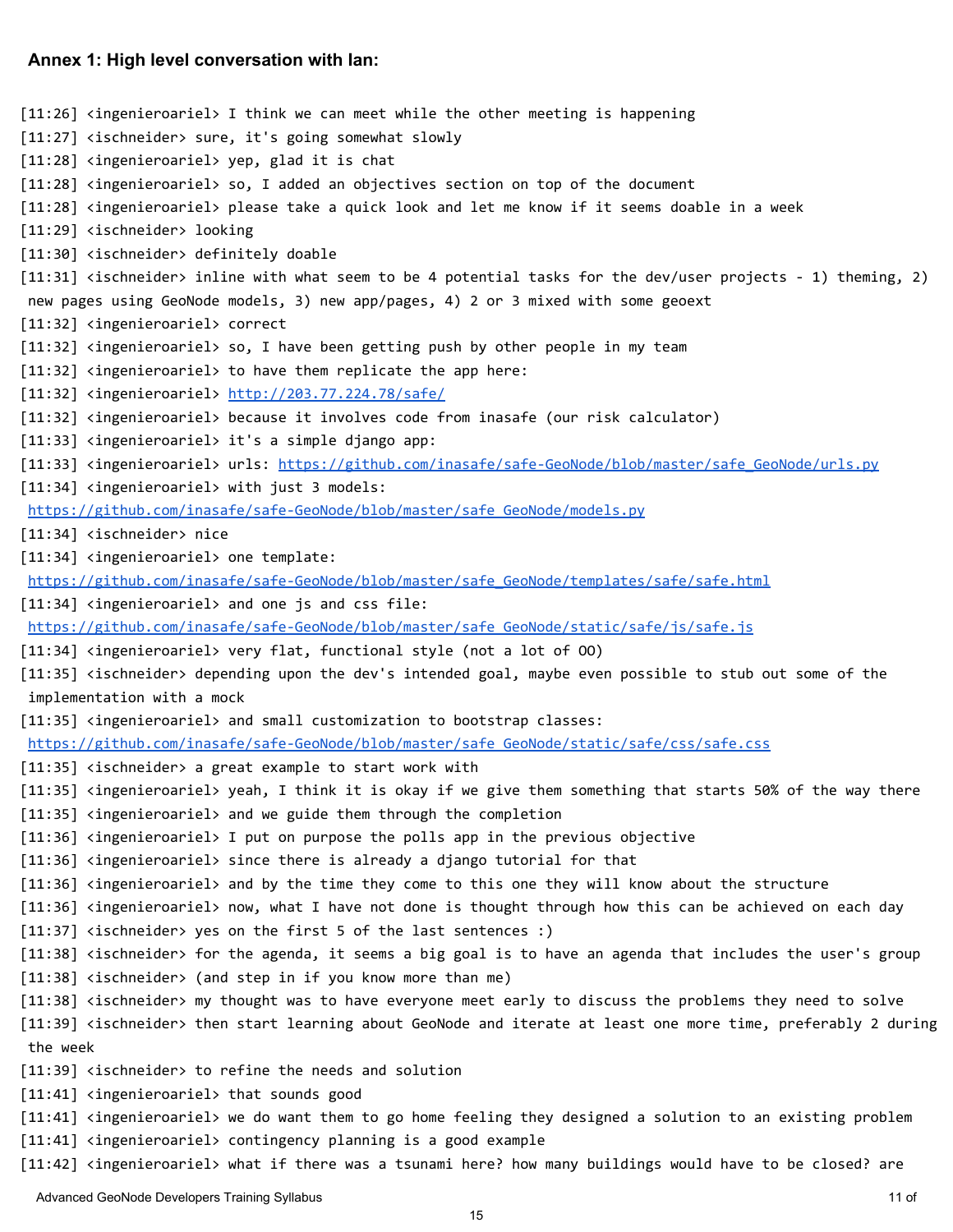there schools there? [11:42] <ischneider> having a fall-back to learn from would be good if a specific problem seems to much to tackle in the week [11:48] <ingenieroariel> right, it is really hard to get them to specify a solvable problem [11:49] <ingenieroariel> when I have tried they always went back to 'things I would like to do if I had this data that I do not have'  $[11:49]$  <ischneider> ha [11:49] <ingenieroariel> instead of 'things I would like to do with the data I have available' [11:49] <ingenieroariel> so they ask for things like LIDAR [11:49] <ingenieroariel> image tracing [11:49] <ingenieroariel> alerts via SMS [11:49] <ischneider> it's true that so often for geospatial that things quickly devolve into a data gathering, QA/QC exercise [11:49] <ingenieroariel> yep, curation of crowsourced data [11:50] <ingenieroariel> so, I think it is more effective if we just select the problem and let them apply it to their local island [11:50] <ischneider> not having data/process is a good reason to mock something up [11:50] <ingenieroariel> i.e. we invent a big hurricane coming to all islands [11:50] <ingenieroariel> and an expected flood map [11:51] <ingenieroariel> we start by uploading that dataset to GeoNode, getting OSM data (adding data to OSM if it does not exist) [11:51] <ingenieroariel> about building [11:51] <ingenieroariel> s [11:51] <ingenieroariel> getting a shapefile back from the hot export tool, or by using qgis [11:51] <ingenieroariel> and uploading it to GeoNode [11:51] <ingenieroariel> all that can be done by users  $[11:51]$  <ingenieroariel> and qgis and osm are in scope [11:51] <ingenieroariel> we can just tell bishwa we need that and they'll take care of it [11:51] <ischneider> i think i'm understanding - without requiring live hurricane data or the real-time service/processes [11:52] <ingenieroariel> right [11:52] <ingenieroariel> so, then our developers [11:52] <ingenieroariel> will use that data in the GeoNode  $[11:52]$  <ingenieroariel> to create a contingency planning app  $[11:52]$  <ischneider> that's a good point, needing qgis on the client machines in the lab  $[11:53]$  \* ingenieroariel thinks we are getting somewhere [11:53] <ischneider> agreed [11:55] <ingenieroariel> okay, so how do we move forward? do I let you edit the document to reflect what we talked about (since you will be the one leading the training) [11:55] <ingenieroariel> or would you rather have me work a bit more on an actual agenda? [11:56] <ischneider> both can happen in parallel? [11:57] <ingenieroariel> :)

#### **Annex 2: Stuff that was removed or broken up:**

[Note from Ian - I just cut and pasted this stuff out from various sections]

- GeoNode Core Python Dependencies Review
	- owslib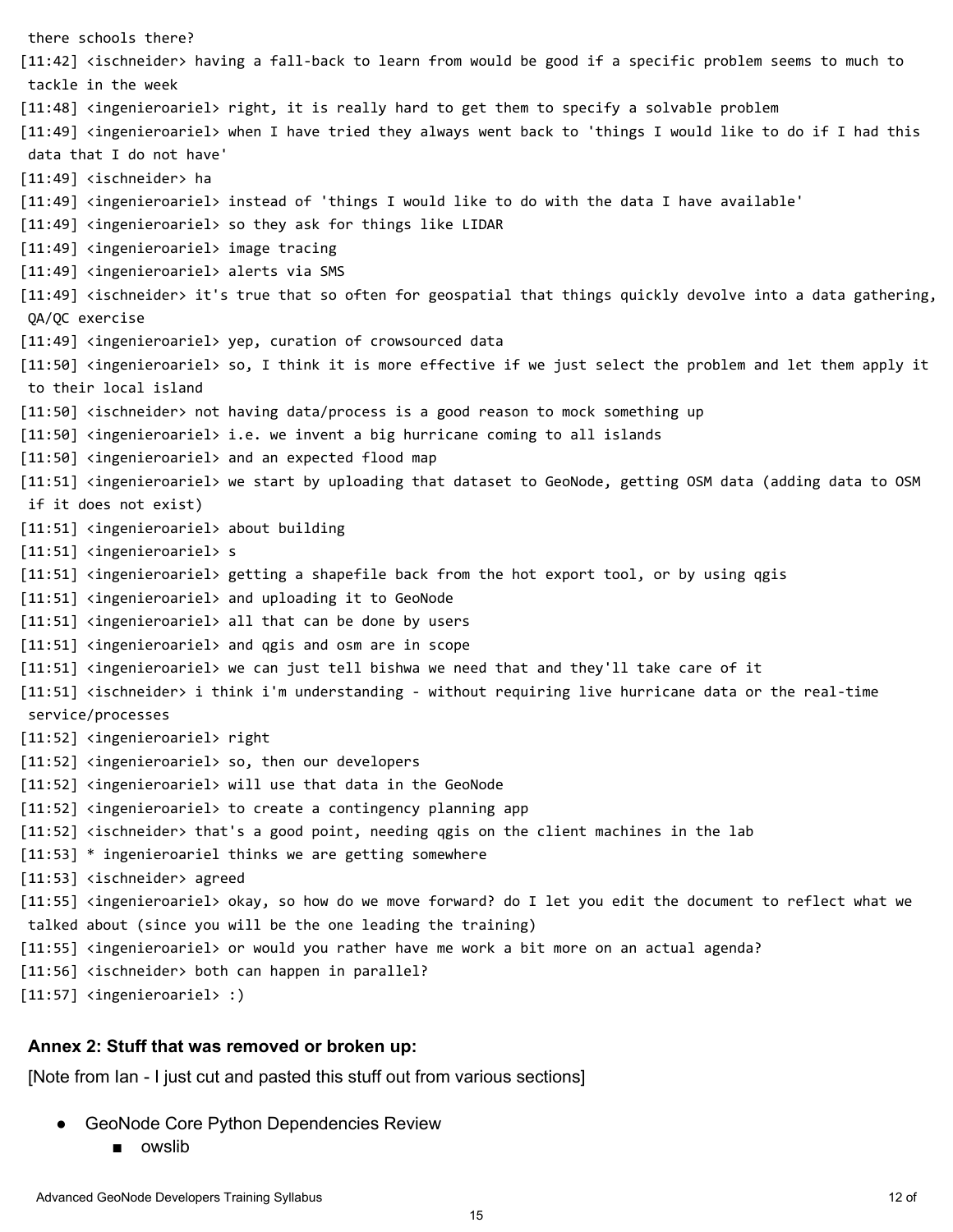- pycsw
- gsconfig
- **GeoNode Core Python Module Review** 
	- Layers
	- Maps
	- Catalogue
	- Search
	- Security
	- geoserver
- GeoNode Contrib Python Modules Review
	- Documents
	- Groups
	- Social
	- Printing
	- Portals
- GeoServer Integration Review
	- GeoServer Catalog and Data Directory Overview
	- gsconfig
	- GeoNode geoserver module (Java and Python Modules)
	- Use of OGC Services in GeoExplorer and Site
- **GeoNode Javascript Module Review** 
	- Dependencies (look at bower component.json)
	- GeoExplorer
		- OpenLayers, ExtJS, GeoExt, GXP, Suite SDK
	- Core Modules
		- core
		- search
		- upload
		- portals
- GeoNode Templates Review
	- Base Templates
	- Core Modules
	- Contrib Modules
- GeoNode's APIs
	- OGS OWS (WMS, WFS, WCS, CSW, TMS, KML, GSR etc)
	- GeoServer REST API
	- GeoServer Import and Print API
	- GeoNode Ad Hoc API
	- ■

# **Afternoon Session Lab activities**

The goal of this session is to continue to both continue to work with students who may need help with the previous day's exercises, but begin to explore more advanced techniques for those that are ready. The more advanced students in the class will go over how to fix a bug or add a new feature to GeoNode via the Pull Request process and will be free to move on to the exercises scheduled for the following (3rd or 4th) days if they choose.

● Walk through github pull request for either a real issue in github or new feature as identified by class (For more advanced students)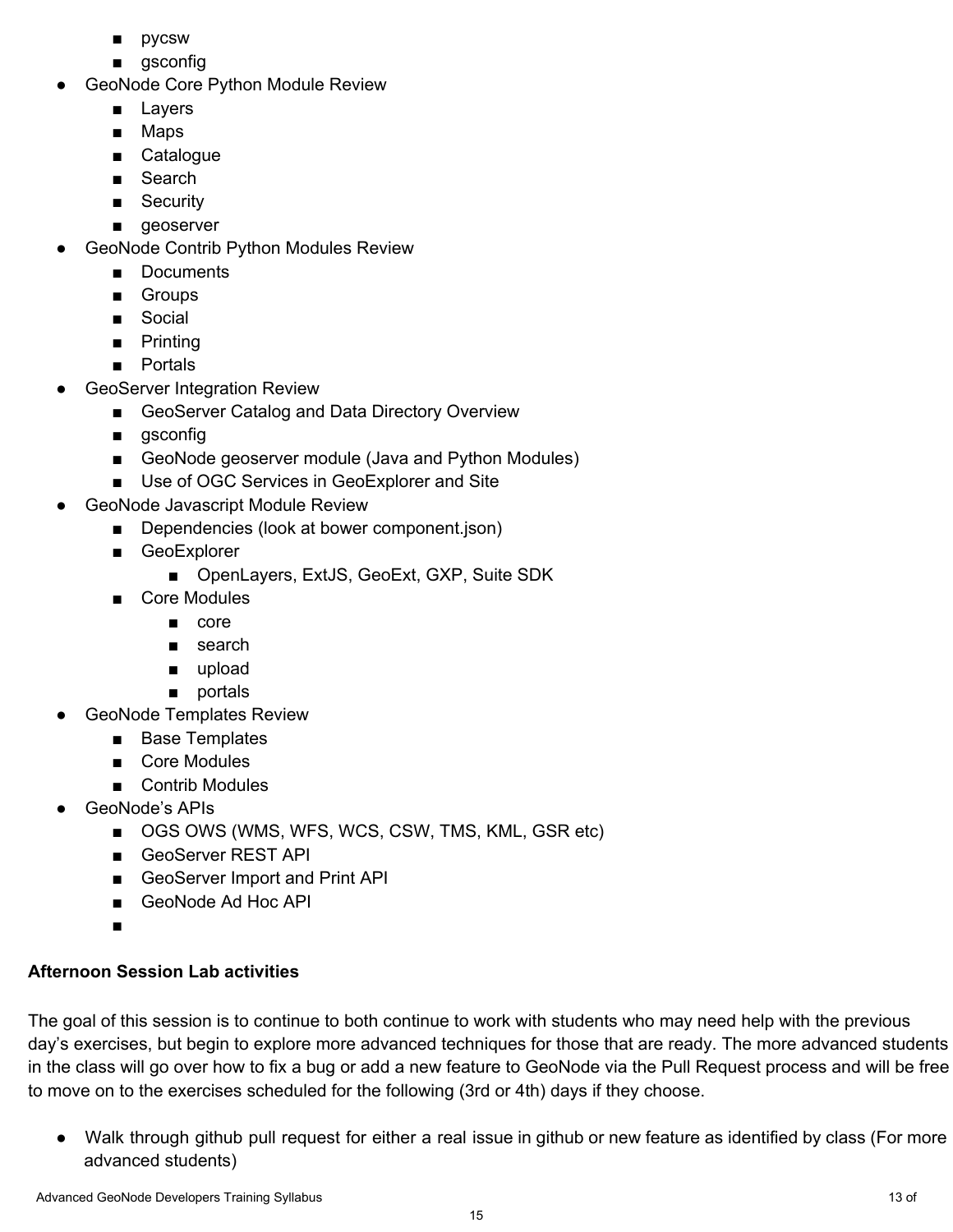- Identify goal
- Clone instructor repo
- Branch
- Complete fix/feature
- Test!
- Pull Request
- Review prior topics and revisit areas of concern/doubt (For less advanced other students)
- Potentially use API to experiment and learn more (Time and skill permitting)
- Advanced students can start on Day 3 Exercises
- Additional time after 3:30 pm for individual assistance;

## **Morning Session**

- Review of Existing Downstream Projects
	- Worldmap
	- MapStory
	- Risiko/SAFE
	- Others
- Downstream Project Setup Overview
	- django-startproject using a template
	- GeoNode's Templates
		- base
		- social
	- Version Control (github)
	- Deploying your Project
		- Amazon, OpenShift and Heroku (For very Advanced Developers)
	- Staying in Synch with Mainline GeoNode
- Avenues for Customizing and extending with a downstream project
	- CSS (bootswatch)
	- Site Javascript and static media
	- Templates
	- Adding additional django modules
	- Custom GeoExplorer
		- Suite SDK
		- Deploying
- Avenues for Integration with External Services (For very Advanced Developers)
	- External OGC Services (owslib and pycsw)
	- Google Earth
	- ArcGIS
	- qGIS
	- MapBox
	- OpenStreetMap
	- CartoDB
	- Wordpress
	- Drupal